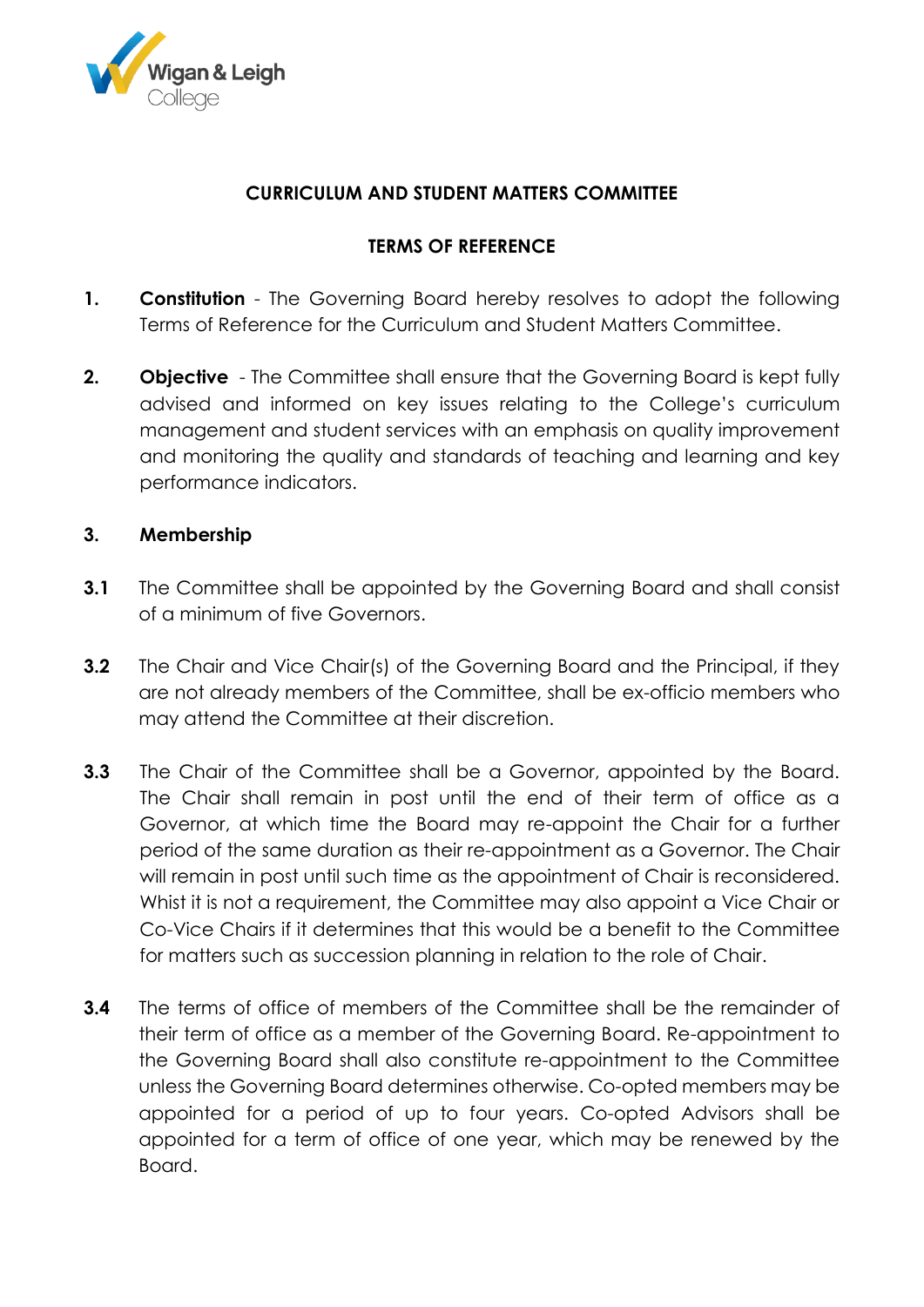

**3.5** Co-opted Members or Advisors may be appointed as required, subject to approval by the Governing Board.

## **4. Quorum**

**4.1** A quorum shall be three members.

## **5. Attendance at meetings**

- **5.1** The Senior Managers who are responsible to the Principal for the control of the curriculum and for student matters within the College shall normally attend meetings at the invitation of the Committee, and the Committee shall have the authority to invite such other persons to attend meetings as may be desirable and necessary. Senior Managers and others need only attend those parts of the meeting of relevance to them.
- **5.2** Governors who are not members of the Committee shall attend as appropriate to their personal development. Other Governing Body members shall have a right of attendance, save that the Committee may, when they are satisfied that it is appropriate, meet without the staff or student members being in attendance.
- **5.3** The Clerk to the Governing Body shall be Clerk to the Committee.

#### **6. Frequency of meetings**

**6.1** Meetings shall be held not less than 3 times a year.

#### **7. Authority**

- **7.1** The Committee is authorised by the Governing Board to seek any information it requires from any employee of the College and employees of the College are directed to cooperate with any request made by the Committee.
- **7.2** The Committee is authorised by the Governing Board to obtain outside legal or other independent professional advice for its deliberations up to a limit of £3,000 per annum, and to secure the attendance of outsiders with the relevant experience and expertise, if it considers this necessary.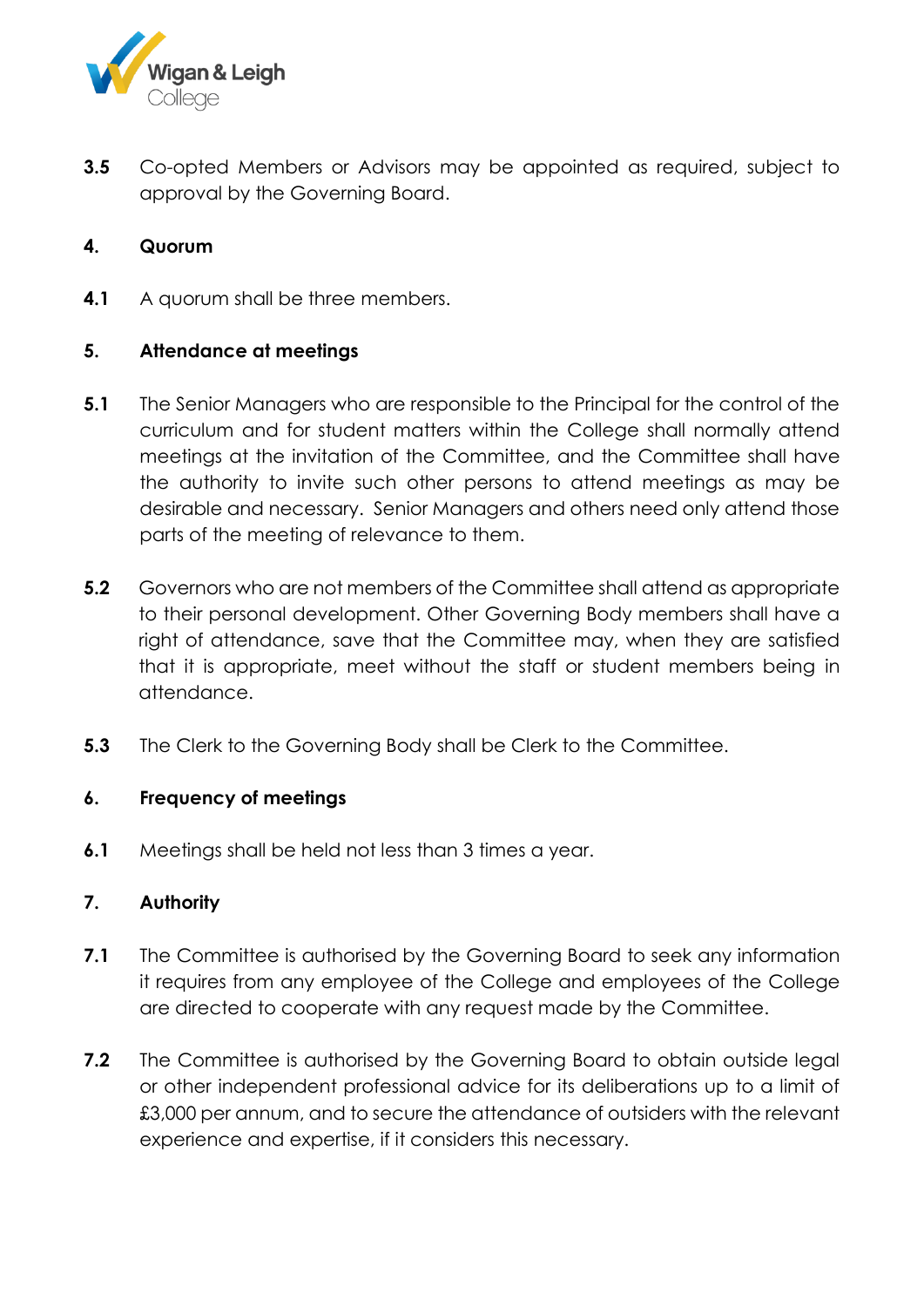

#### **8. Responsibilities**

The main responsibility of the Committee shall be to advise the Governing Board in relation to curriculum and student matters.

#### **8.1 Strategic Responsibilities**

- (1) To recommend to the Governing Board annually strategic objectives for curriculum and student matters.
- (2) To monitor and review progress towards the strategic objectives for curriculum and student matters.
- (3) To monitor performance against agreed key performance indicators.

#### **8.2 Specific Responsibilities**

- (1) To receive and monitor performance outcomes relating to any national funding agency or quality agency models. To receive and monitor performance outcomes against published national benchmarking data with particular reference to:
	- $\triangleright$  retention rates;
	- $\triangleright$  achievement rates.
	- $\triangleright$  success rates:
	- $\triangleright$  destinations
	- $\triangleright$  value added and other new measures
- (2) Monitor the performance of Apprenticeship provision against published national benchmarking data with particular reference to:
	- $\triangleright$  retention rates:
	- $\triangleright$  timely success rates
	- overall success and achievement rates
- (3) Monitor and advise the Governing Board on the effectiveness of the Higher Education provision and quality assurance processes;
- (4) To monitor curriculum performance against the quality improvement plan and the strategic plan and to ensure that action is taken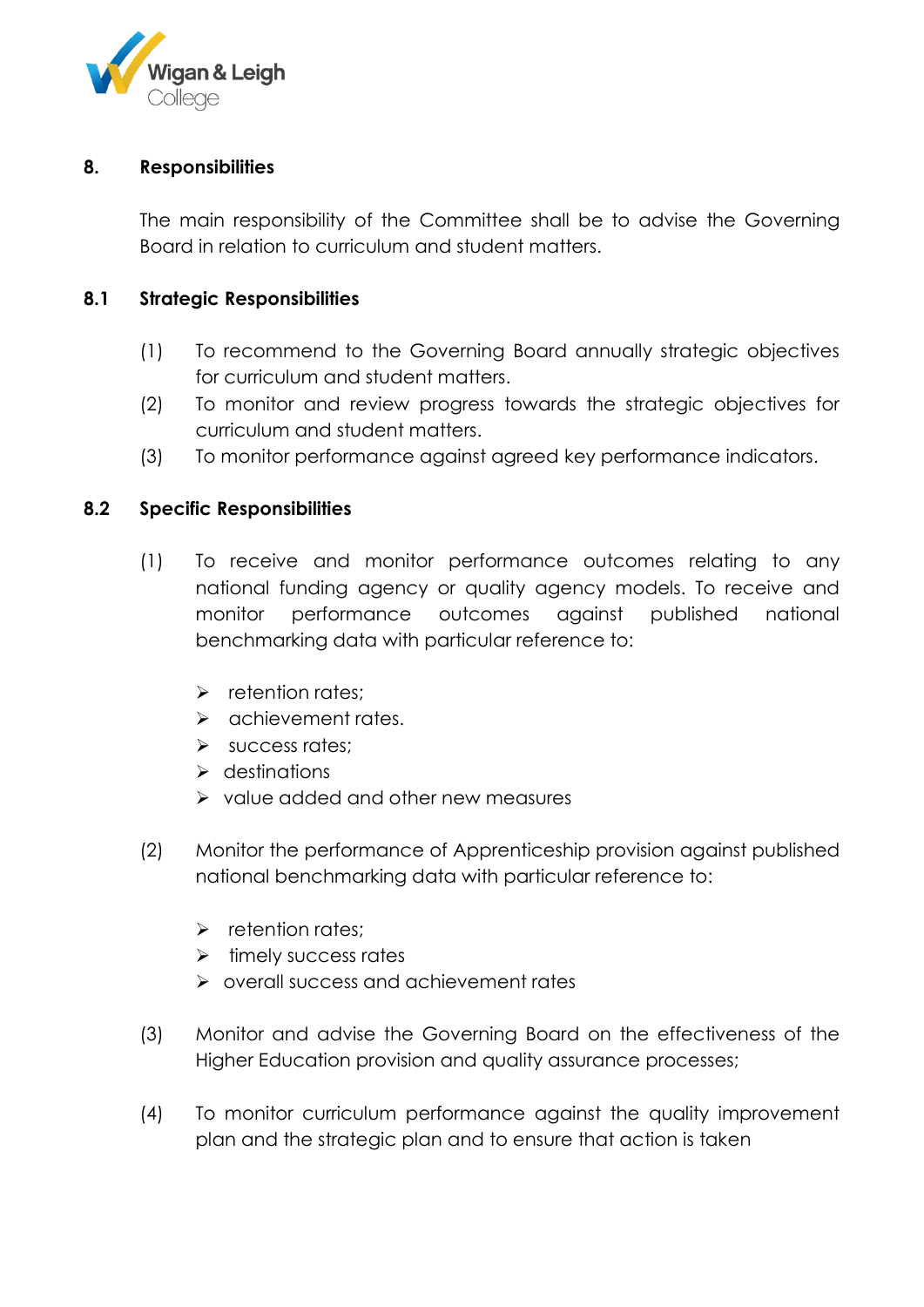

- (5) To discuss, approve and monitor progress against the College's targets for student recruitment, retention, achievement and progression; and to ensure that action is taken to address any identified weaknesses.
- (6) To receive any curriculum related item to be considered by the Governing Board in order that detailed proposals and recommendations may be put forward for discussion.
- (7) To receive and approve the College self-assessment report and monitor the quality improvement plan.
- (8) To discuss and approve college strategies for widening participation and equality of opportunity.
- (9) To make recommendations on changes in curriculum plans or any amendments to the priorities within them.
- (10) To take a strategic overview of curriculum and quality issues.
- (11) To monitor the quality of teaching and learning across the institution, using both quantitative and qualitative data/information.
- (12) To ensure that the College has developed and implemented effective systems for engaging with monitoring and raising the standards of services to students, employers and all other stakeholders.
- (13) To receive Learner Voice and other relevant Student Surveys and stakeholder surveys

#### **8.3 General**

- (1) To receive, and advise the Governing Board on any relevant reports from external agencies.
- (2) To provide advice on such curriculum and student issues as the Governing Board may request from time to time.
- **9. Reporting Procedures -** the Clerk to the Governing Body shall circulate minutes of the meetings of the Committee to all Governing Board Members.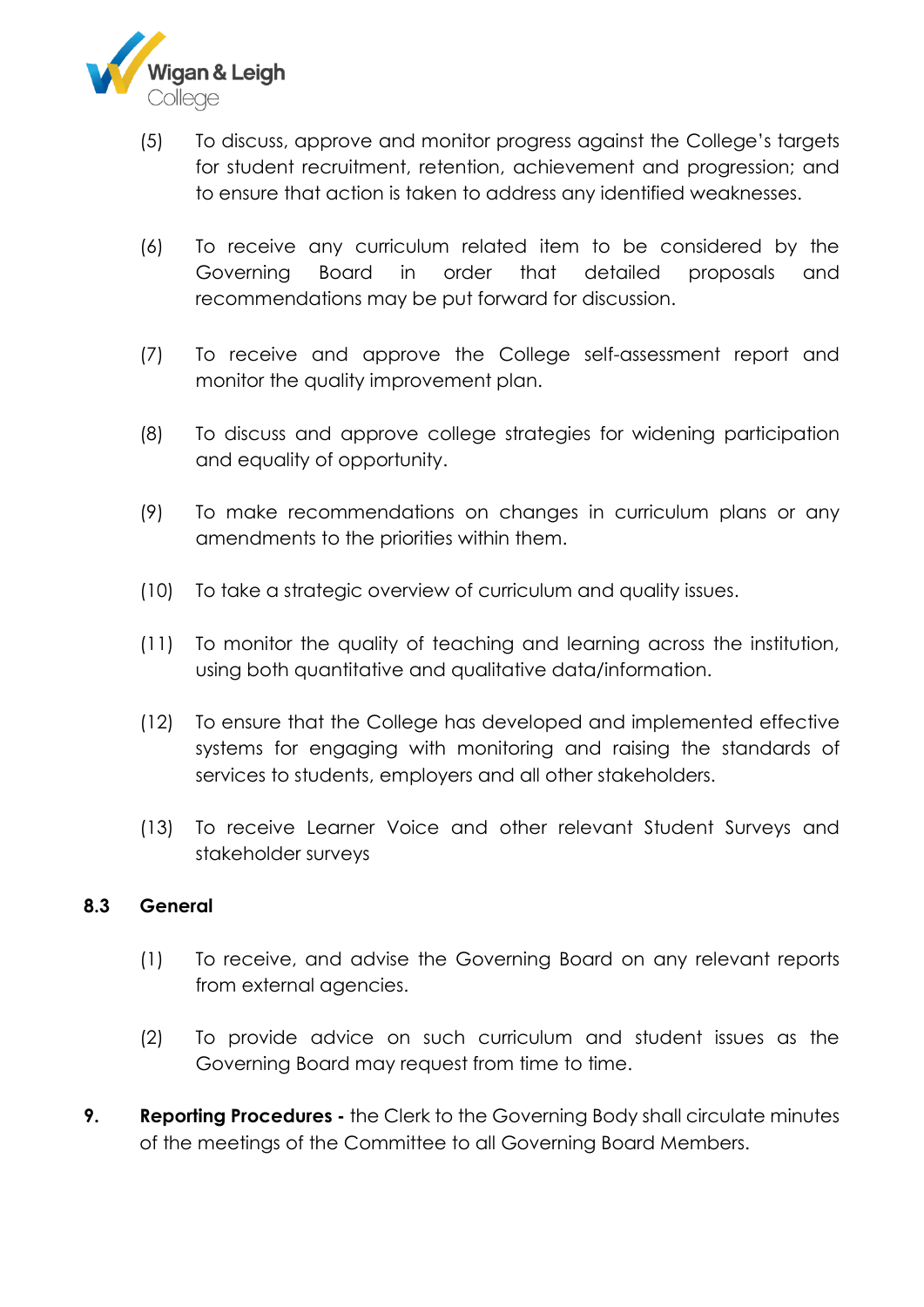

# **DELEGATIONS**

| Policy / decision                      | <b>Role of Committee</b> | <b>Board Approval</b><br>required |
|----------------------------------------|--------------------------|-----------------------------------|
| <b>Admissions Policy</b>               | Approve                  | <b>No</b>                         |
| <b>Careers Strategy</b>                | Approve                  | <b>No</b>                         |
| <b>Careers Strategy Update</b>         | Review                   | <b>No</b>                         |
| Committee Minutes                      | Approve                  | <b>No</b>                         |
| Committee Terms of Reference           | Review and<br>Recommend  | Yes                               |
| Complaints Report (annual)             | Review                   | <b>No</b>                         |
| Curriculum KPI Dashboard (termly)      | Review                   | <b>No</b>                         |
| Curriculum KPI Dashboard (termly)      | Review                   | <b>No</b>                         |
| Curriculum Plan                        | Review                   | <b>No</b>                         |
| Curriculum and Quality Update (termly) | Review                   | <b>No</b>                         |